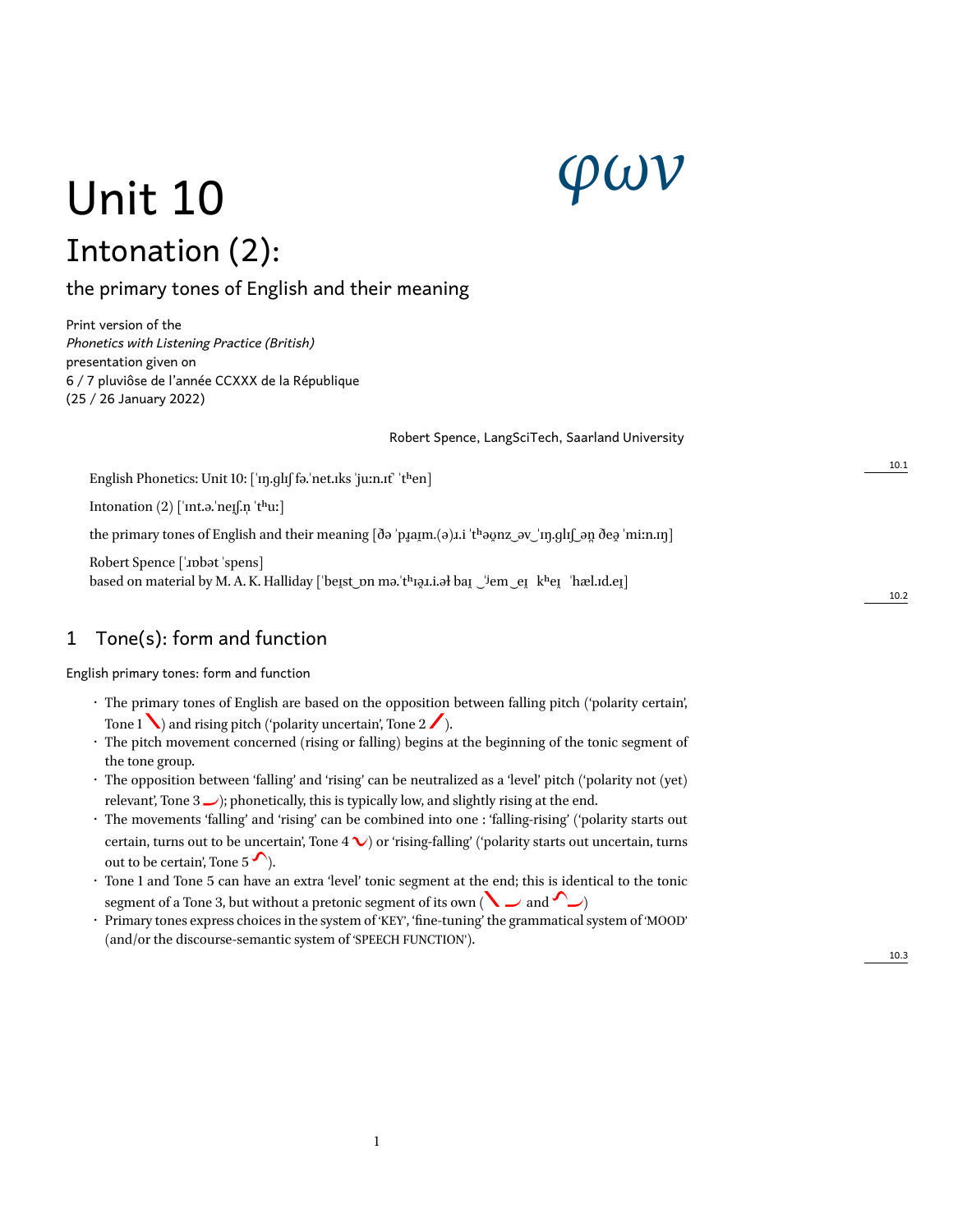#### 2 A constructed dialogue

Constructed dialogue illustrating all primary tones

**A:**  $\mathcal{N}_{1}$  Arthur and / Jane / left for  $*\!/\!$  Italy this / morning  $\mathcal{N}$ 

**B:**  $\mathbb{Z}_{2}$  do they / take the \*/ car when they / go a- / broad //

- **A:**  $\int_{.3}$  Arthur / likes to \*/ have it / while he's / there  $\int$
- **B:**  $\mathcal{U}_{4.}$   $\wedge$  they / didn't / take the / car \*/ last time they / went//
- **C:**  $\parallel f_{5.} \parallel$  I / didn't / know they'd / ever \*/ been to / Italy  $\parallel$
- **A:**  $\mathbb{I}_{1.3}$  Arthur's / been there \*/ twice in the / last \*/ year or so  $\mathbb{I}$
- **C:**  $\int_{5.3}$   $\wedge$  he's / never / taken \*/ Jane on / any of his \*/ visits / though  $\int$

#### Notes on the dialogue

The constructed dialogue on the previous slide (taken from M. A. K. Halliday: *A Course in Spoken English: Intonation.* London: Oxford University Press, 1970) demonstrates the five simple primary tones of English and also the two compound primary tones. Each tone is shown in its most typical variant form (see next lecture on 'secondary tones' for more detail).

Conventions used in the transcription:

- Foot boundaries (rhythm) are shown by single slashes.
- Tone group boundaries (tonality) are shown by double slashes; every tone group boundary is also automatically a foot boundary.
- A silent beat is shown by a caret sign.
- The location of the tonic syllable (tonicity) is shown by an asterisk immediately before the foot boundary symbol, thus dividing the tone group into a 'pre-tonic' and a 'tonic' segment.
- The intonation contour (tone) is shown twice: non-iconically via a code number immediately after the double slash at the beginning of the tone group, and iconically via the straight and/or curved lines above the transcription. 10.5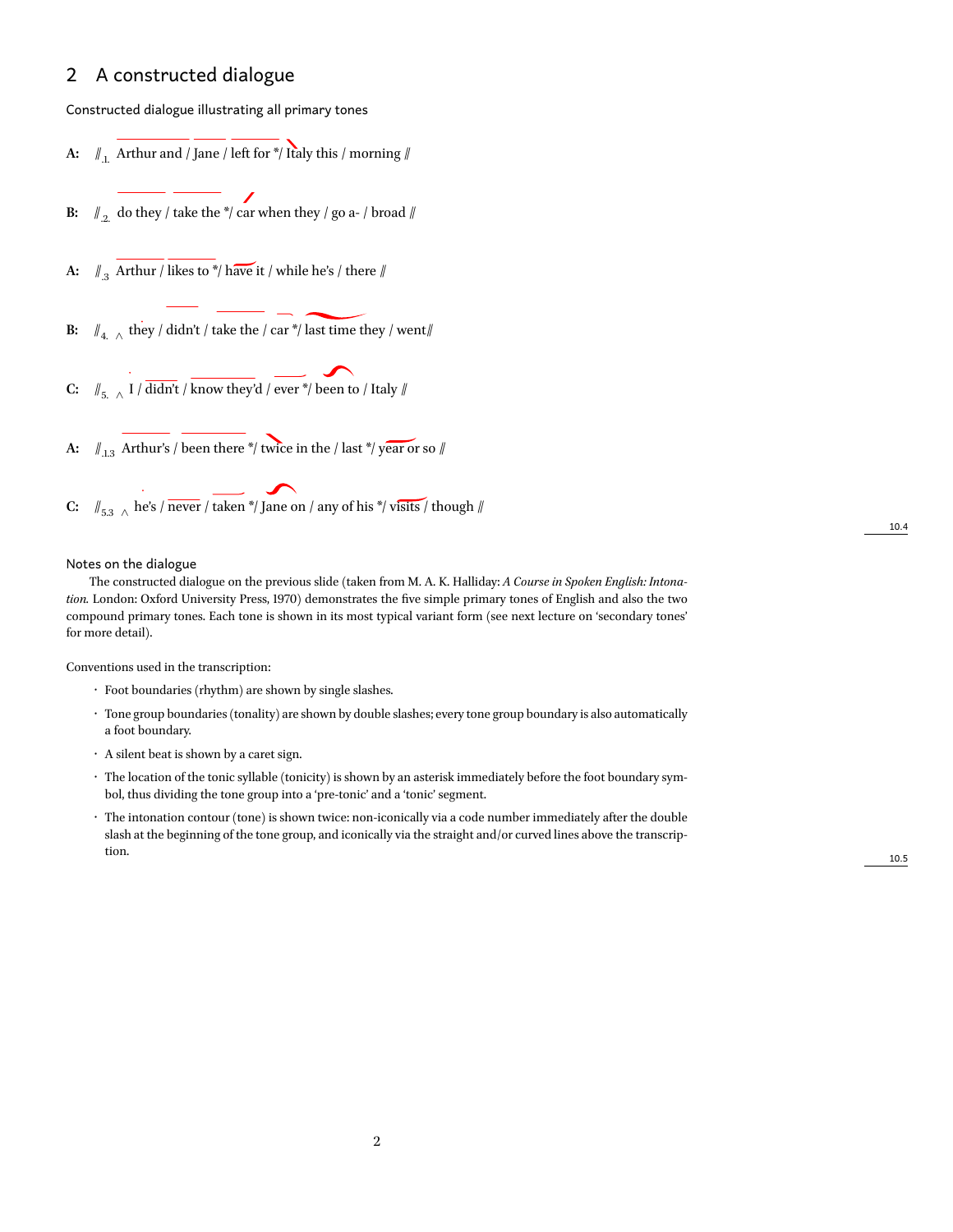#### 3 Simple primary tones

#### 3.1 tone 1

#### Tone 1

- Tone 1 is the most common tone in English.
- It is the neutral ('unmarked') tone for every major speech function except yes/no questions:
	- **–** statement: John's a doctor.
	- **–** wh- question: When are they coming?
	- **–** command: Close the window!
	- **–** offer: Let me take your coat!

**–** suggestion: Let's have lunch!

#### 3.2 tone 2

#### Tone 2

- Tone 2 is the neutral ('unmarked') tone for yes/no questions:
	- **–** Are you finished?
	- **–** Tone 1 on a yes/no question would sound peremptory, almost rude:

**–** Are you finished?

- Tone 2 can be used to make a wh- question more polite; compare:
	- **–** What's the time? (normal)

**–** What's the time? (polite)

 $\cdot \;$  Tone 2 is used in indignant responses:

**–** ('Have you got the tickets?') No I haven't!

10.7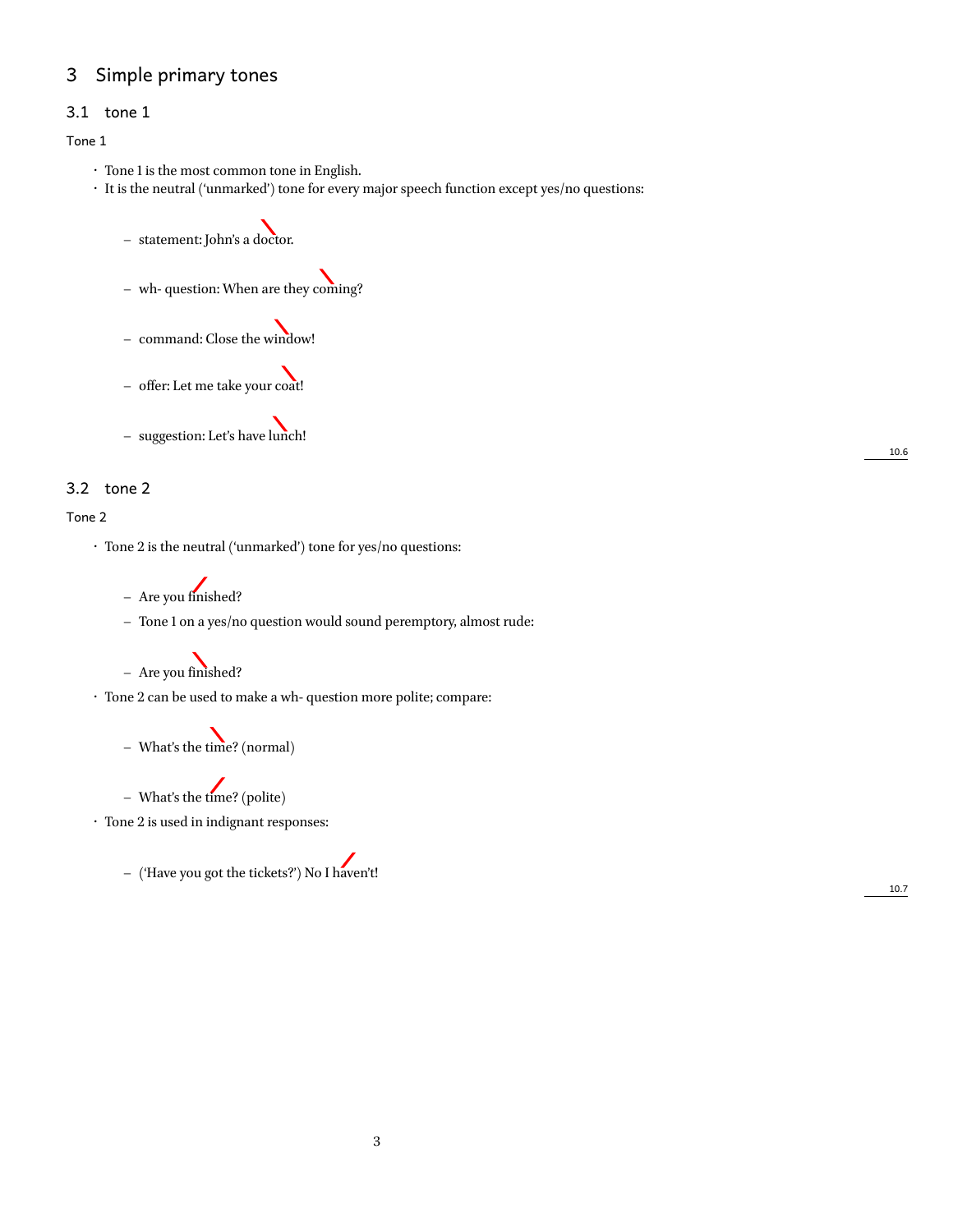#### 3.3 tone 3

#### Tone 3

- Tone 3 expresses that something is tentative, or deferential, or incomplete:
- That could be true …
- It doesn't really matter …
- Well so far I've invited Peter, and Sally, and Tom, ...
- In the minor speech function 'Call', tone 3 has a special form that involves switching down in pitch by a minor third (kleine Terz):

• Jo-…ohn…

#### 3.4 tone 4

#### Tone 4

- Tone 4 is the second most common tone in English.
- It can imply a logical complication (such as a condition on something) or a personal opinion offered for consideration.
- If it rains, we'll get wet.

#### • I quite like it...

• It is also the typical tone choice for a grammatically marked Theme.

• In summer we go to the beach.

#### 3.5 tone 5

Tone 5

- Tone 5 is common in the speech of children, where it expresses surprise; it is a typical tone for exclamations:
- Look at that! Isn't it amazing!
- It is also typically used in statements to 'override' any possible objections (i.e. it is an even stronger way of asserting something than to use Tone 1):
- ∽ • It's true!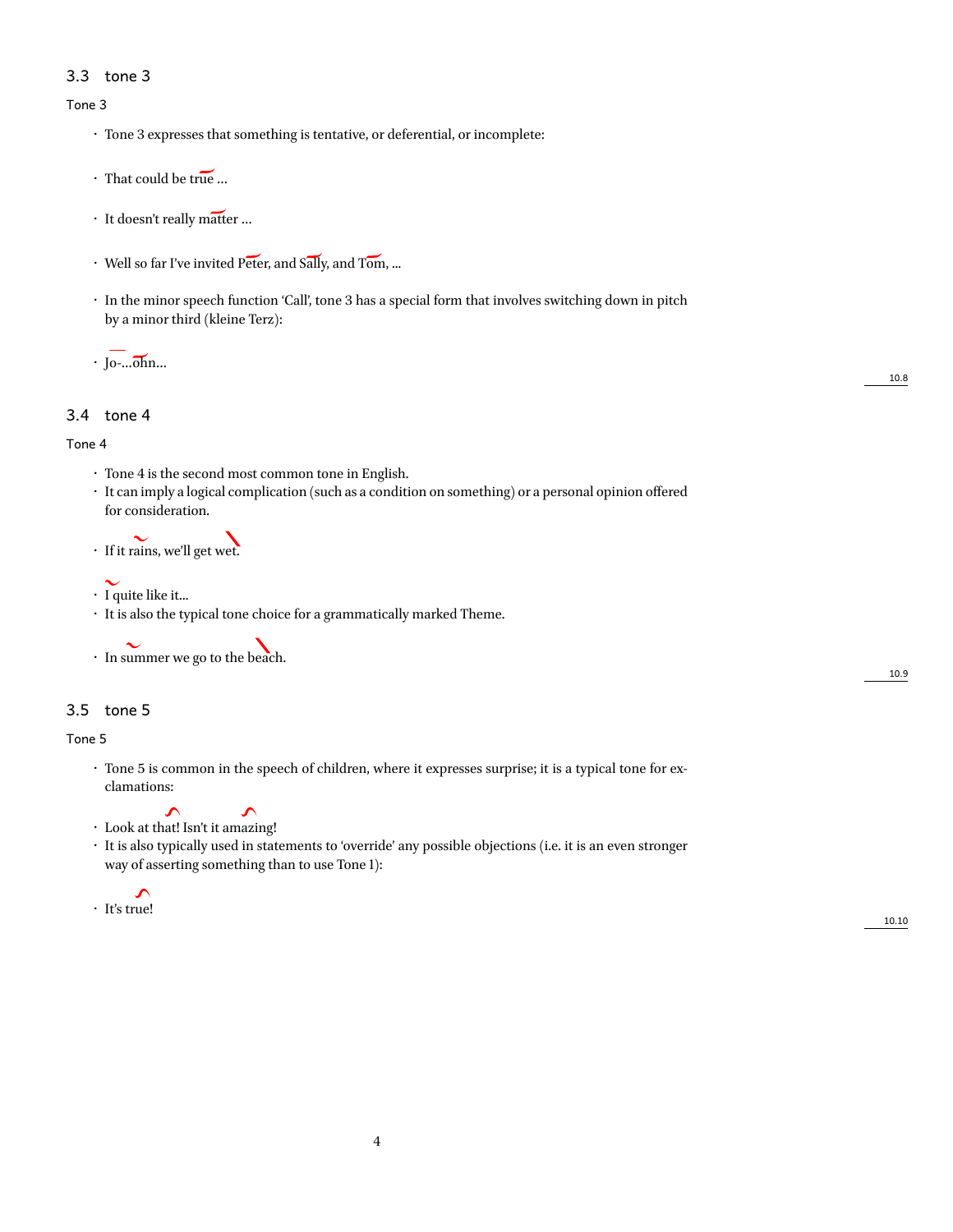#### 4 Compound primary tones

#### 4.1 tone 13

Tone 13

- The use of tone 13 ("one-three") is related to the absence of what in German is the 'Satzbogen': in English, the 'zweite Prädikatsteil' comes in the middle of a clause, and can be followed by an indefinite amount of material. Some of this may come after the main information focus, as 'secondary' information (on tone 3). It is thus typical for a clause-final circumstance, e.g. of time, which is not unimportant enough to be post-tonic ('Given') but not important enough to get a separate tone group all to itself.
- Arthur's been there twice in the last year or so.

#### Tone 13 in commands (especially negative commands)

- Tone 1 in a command can sound somewhat too brusque:
- Please close the window!
- We therefore use tone 13 instead:
- Please close the window...
- In negative commands this is even more important:
- Don't stay out all night again! (rude)
- Don't stay out all night again (polite 'entreating')

#### 4.2 tone 53

#### Tone 53

• The meaning of tone 53 ("five-three") is deducible from the meaning of the tone 5 tonic segment and the meaning of the tone 3 tonic segment that follows it.

- He's never taken Jane on any of his visits though.
- The word "though" is a grammatical item (a conjunctive Adjunct, with no real lexis in it); therefore it has no trouble being entirely post-tonic; but the circumstantial Adjunct "on any of his visits" has a lexical item in it, and there is therefore a tendency to treat it as a piece of 'secondary' information.

10.13

10.11